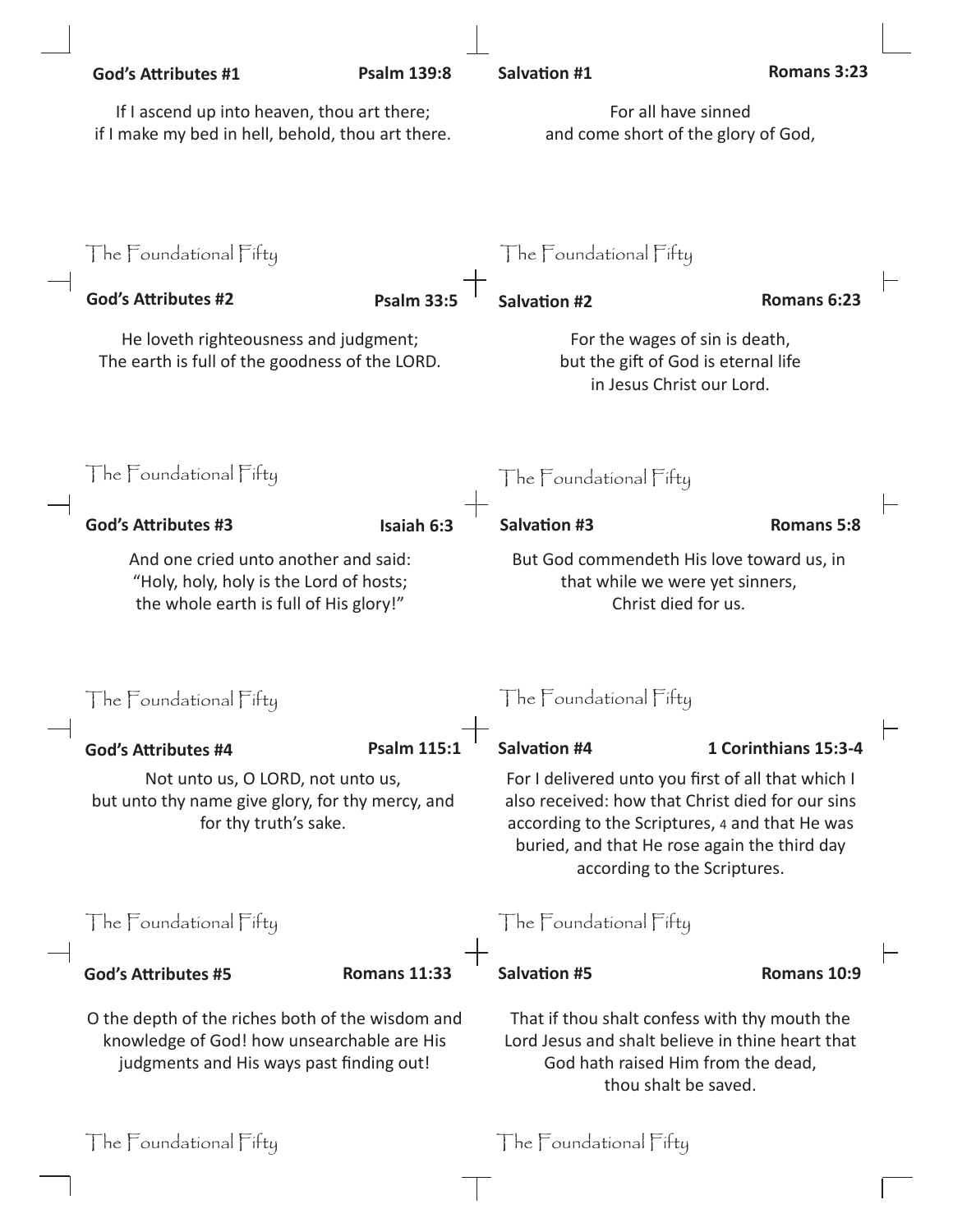### **Assurance #1 Ephesians 1:13 The Word #1 Hebrews 4:12**

In whom ye also trusted, after that ye heard the word of truth, the gospel of your salvation; in whom also after having ye believed, ye were sealed with that Holy Spirit of promise.

For the which cause I also suffer these things; nevertheless I am not ashamed, for I know whom I have believed and am persuaded that He is able to keep what I have committed to Him until that day.

Let your conversation be without covetousness; and be content with such things as ye have: for He hath said, "I will never leave thee nor forsake thee." 6 So we may boldly say: "The LORD is my helper; I will not fear what can man do unto me."

The  $\Box$ Foundational Fifty  $\Box$  The  $\Box$  The Foundational Fifty

### **Assurance #4 Philippians 1:6 The Word #4 Romans 10:17**

Being confident of this very thing, that he which hath begun a good work in you will perform it until the day of Jesus Christ.

# The Foundational Fifty The Foundational Fifty

### **Assurance #5 1 Thessalonians 1:5**

For our gospel did not come unto you in word only, but also in power, and in the Holy Ghost and in much assurance, as ye know what manner of men we were among you for your sake.

## The Foundational Fifty The Foundational Fifty

## For the word of God is quick and powerful, and sharper than any twoedged sword, piercing even to the dividing asunder of soul and spirit, and of the joints and marrow, and is a discerner of the thoughts and intents of the heart.

## The Foundational Fifty The Foundational Fifty

### **Assurance #2 2 Timothy 1:12 The Word #2 2 Timothy 3:16-17**

All Scripture is given by inspiration of God, and is profitable for doctrine, for reproof, for correction, for instruction in righteousness, 17 that the man of God may be perfect, thoroughly furnished unto all good works.

## The Foundational Fifty The Foundational Fifty

### **Assurance #3 Hebrews 13:5-6 The Word #3 1 Thessalonians 2:13**

For this cause also thank we God without ceasing, because when ye received the word of God which ye heard from us, ye received it not as the word of men, but as it is in truth, the word of God, which effectively worketh also in you that believe.

So then faith cometh by hearing, and hearing by the word of God.

### **The Word #5 1 Timothy 4:13**

Till I come, give attendance to reading, to exhortation, to doctrine.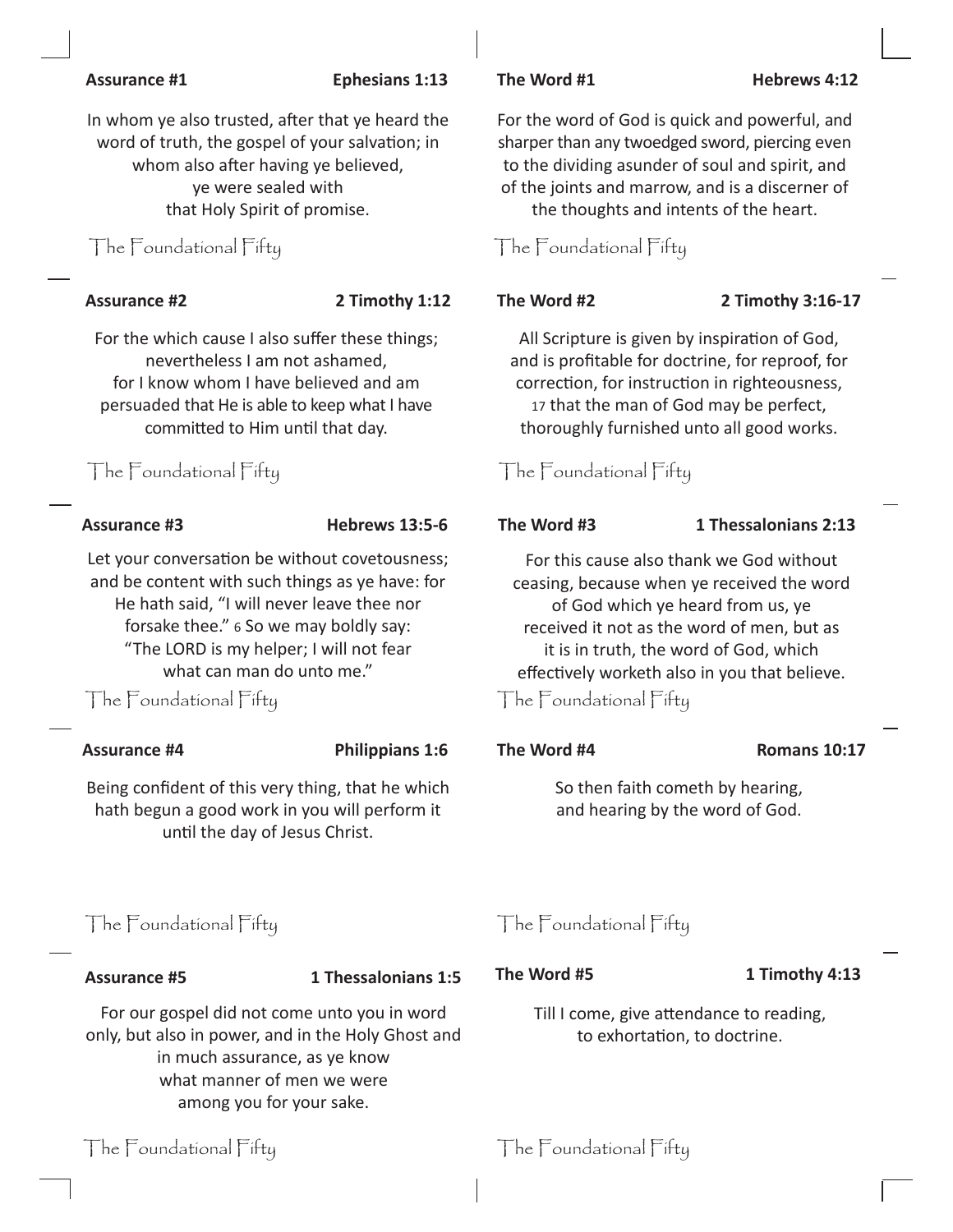| What? know ye not that your body is the temple<br>of the Holy Ghost which is in you, which ye have<br>of God, and ye are not your own? 20 For ye are<br>bought with a price; therefore glorify God in your<br>body and in your spirit, which are God's. |                          | For I am not ashamed of the gospel of Christ,<br>for it is the power of God unto salvation<br>to everyone that believeth, to the Jew first<br>and also to the Greek.              |                    |  |
|---------------------------------------------------------------------------------------------------------------------------------------------------------------------------------------------------------------------------------------------------------|--------------------------|-----------------------------------------------------------------------------------------------------------------------------------------------------------------------------------|--------------------|--|
| The Foundational Fifty                                                                                                                                                                                                                                  |                          | The Foundational Fifty                                                                                                                                                            |                    |  |
| <b>Holy Spirit #2</b>                                                                                                                                                                                                                                   | Romans 8:11              | <b>Witness #2</b>                                                                                                                                                                 | <b>Acts 22:15</b>  |  |
| But if the Spirit of him who raised Jesus from the<br>dead dwell in you, he that raised Christ from the<br>dead shall also quicken your mortal bodies by his<br>Spirit that dwelleth in you.                                                            |                          | For thou shalt be his witness unto all men of<br>what thou hast seen and heard.                                                                                                   |                    |  |
| The Foundational Fifty                                                                                                                                                                                                                                  |                          | The Foundational Fifty                                                                                                                                                            |                    |  |
| <b>Holy Spirit #3</b>                                                                                                                                                                                                                                   | 1 Corinthians 12:13      | <b>Witness #3</b>                                                                                                                                                                 | 2 Corinthians 5:20 |  |
| For by one Spirit are we all baptized into one<br>body, whether we be Jews or Gentiles, whether<br>we be bond or free; and have been all made to<br>drink into one Spirit.                                                                              |                          | Now then, we are ambassadors for Christ,<br>as though God did beseech you by us: we pray<br>you in Christ's stead,<br>be ye reconciled to God.                                    |                    |  |
| The Foundational Fifty                                                                                                                                                                                                                                  |                          | The Foundational Fifty                                                                                                                                                            |                    |  |
| <b>Holy Spirit #4</b>                                                                                                                                                                                                                                   | <b>Ephesians 5:18</b>    | Witness #4                                                                                                                                                                        | 1 Peter 3:15       |  |
| And be not drunk with wine, wherein is<br>excess; but be filled with the Spirit.                                                                                                                                                                        |                          | But sanctify the Lord God in your hearts: and<br>be ready always to give an answer to every man<br>that asketh you a reason of the hope that is in<br>you with meekness and fear. |                    |  |
| The Foundational Fifty                                                                                                                                                                                                                                  |                          | The Foundational Fifty                                                                                                                                                            |                    |  |
| <b>Holy Spirit #5</b>                                                                                                                                                                                                                                   | <b>Galatians 5:22-23</b> | <b>Witness #5</b>                                                                                                                                                                 | 2 Timothy 2:2      |  |
| But the fruit of the Spirit is love, joy, peace,<br>longsuffering, gentlness, goodness, faith,<br>23 meekness, temperance:<br>against such there is no law.                                                                                             |                          | And the things that thou hast heard of me<br>among many witnesses, the same commit thou<br>to faithful men,<br>who shall be able to teach others also.                            |                    |  |

**Holy Spirit #1 1 Corinthians 6:19-20 Witness #1 Romans 1:16**

The Foundational Fifty The Foundational Fifty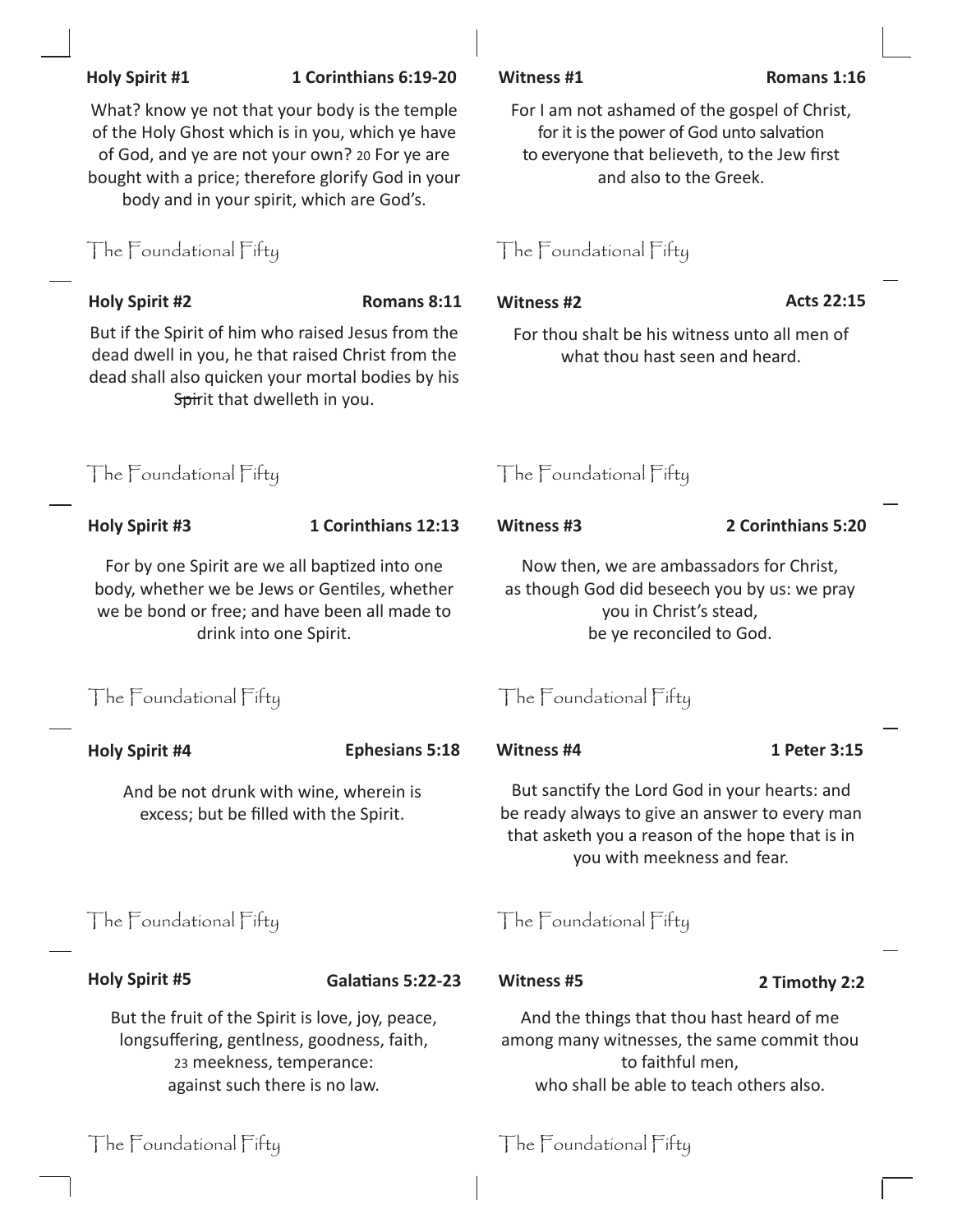| <b>Grace Living #1</b>                                                                                                                                                                                                                                       | <b>Galatians 5:16</b>                                                                                                                                                                                        | Prayer #1                                                                                                                                                     | 1 Thessalonians 5:17-18                                                                                                                                                                                                                                                                    |  |  |
|--------------------------------------------------------------------------------------------------------------------------------------------------------------------------------------------------------------------------------------------------------------|--------------------------------------------------------------------------------------------------------------------------------------------------------------------------------------------------------------|---------------------------------------------------------------------------------------------------------------------------------------------------------------|--------------------------------------------------------------------------------------------------------------------------------------------------------------------------------------------------------------------------------------------------------------------------------------------|--|--|
|                                                                                                                                                                                                                                                              | This I say then: Walk in the Spirit,<br>and ye shall not fulfil the lust of the flesh.                                                                                                                       |                                                                                                                                                               | Pray without ceasing. 18 In everything give<br>thanks; for this is the will of God<br>in Christ Jesus concerning you.                                                                                                                                                                      |  |  |
|                                                                                                                                                                                                                                                              | The Foundational Fifty                                                                                                                                                                                       |                                                                                                                                                               | The Foundational Fifty                                                                                                                                                                                                                                                                     |  |  |
| <b>Grace Living #2</b>                                                                                                                                                                                                                                       | 2 Timothy 2:22                                                                                                                                                                                               | Prayer #2                                                                                                                                                     | <b>Ephesians 6:18</b>                                                                                                                                                                                                                                                                      |  |  |
|                                                                                                                                                                                                                                                              | Flee also youthful lusts; but follow<br>righteousness, faith, charity, peace, with them<br>that call on the Lord out of a pure heart.<br>The Foundational Fifty                                              |                                                                                                                                                               | Praying always with all prayer and supplication<br>in the Spirit, and watching thereunto with<br>all perseverance and supplication<br>for all saints.                                                                                                                                      |  |  |
|                                                                                                                                                                                                                                                              |                                                                                                                                                                                                              |                                                                                                                                                               | The Foundational Fifty                                                                                                                                                                                                                                                                     |  |  |
| <b>Grace Living #3</b>                                                                                                                                                                                                                                       | Romans 12:2                                                                                                                                                                                                  | Prayer #3                                                                                                                                                     | Hebrews 4:16                                                                                                                                                                                                                                                                               |  |  |
|                                                                                                                                                                                                                                                              | And do not be conformed to this world, but be<br>ye transformed by the renewing of your mind,<br>that ye may prove what is that good,<br>and acceptable, and perfect, will of God.<br>The Foundational Fifty |                                                                                                                                                               | Let us therefore come boldly to the throne of<br>grace, that we may obtain mercy and find grace<br>to help in time of need.                                                                                                                                                                |  |  |
|                                                                                                                                                                                                                                                              |                                                                                                                                                                                                              |                                                                                                                                                               | The Foundational Fifty                                                                                                                                                                                                                                                                     |  |  |
| <b>Grace Living #4</b>                                                                                                                                                                                                                                       | 1 Corinthians 6:12                                                                                                                                                                                           | Prayer #4                                                                                                                                                     | <b>Philippians 4:6-7</b>                                                                                                                                                                                                                                                                   |  |  |
|                                                                                                                                                                                                                                                              | All things are lawful unto me, but all things are<br>not expedient: all things are lawful for me, but I<br>will not be brought under the power of any.                                                       |                                                                                                                                                               | Be careful for nothing, but in every thing by<br>prayer and supplication with thanksgiving let<br>your requests be made known unto God; 7 and<br>the peace of God, which passeth all<br>understanding, shall keep your<br>hearts and minds through Christ Jesus.<br>The Foundational Fifty |  |  |
| The Foundational Fifty                                                                                                                                                                                                                                       |                                                                                                                                                                                                              |                                                                                                                                                               |                                                                                                                                                                                                                                                                                            |  |  |
| <b>Grace Living #5</b>                                                                                                                                                                                                                                       | 1 Corinthians 10:13                                                                                                                                                                                          | Prayer #5                                                                                                                                                     | Romans 8:27                                                                                                                                                                                                                                                                                |  |  |
| There hath no temptation taken you but such as<br>is common to man; but God is faithful, who will<br>not suffer you to be tempted above that ye are<br>able, but will with the temptation will also make<br>a way of escape, that ye may be able to bear it. |                                                                                                                                                                                                              | And he that searcheth the hearts knoweth what<br>is the mind of the Spirit, because He maketh<br>intercession for the saints<br>according to the will of God. |                                                                                                                                                                                                                                                                                            |  |  |

The Foundational Fifty The Foundational Fifty